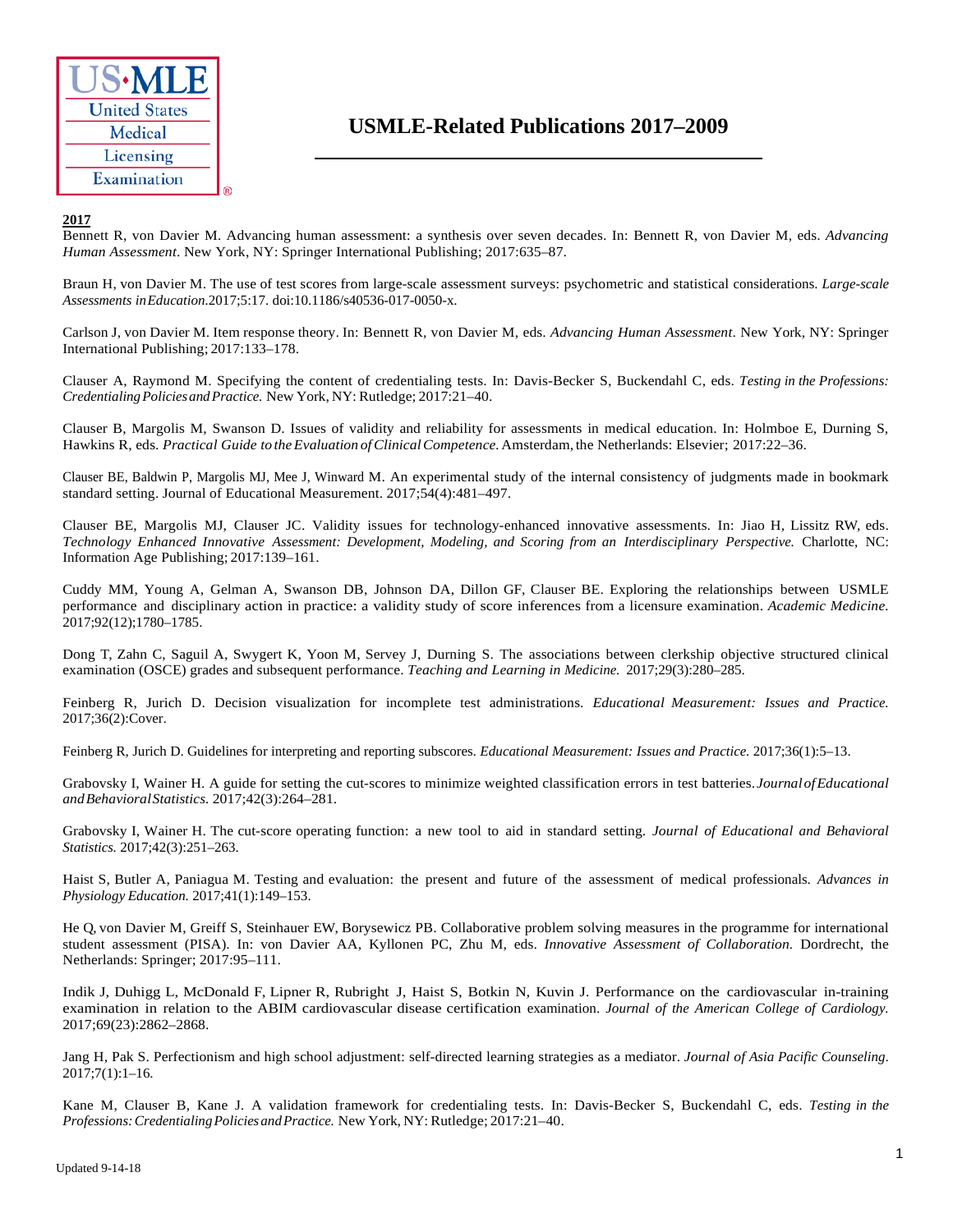Kirsch I, Lennon ML, Yamamoto K, von Davier M. Large- scale assessments of adult literacy. In: Bennett R, von Davier M, eds. *Advancing Human Assessment.*New York, NY: Springer International Publishing; 2017:285–310.

Knight C, Windish D, Haist S, et al. The SGIM TEACH program: a curriculum for teachers of clinical medicine. *Journal of General Internal Medicine.* 2017;32(8):948–952.

Miller E, Heitz C, Ross LP, Beeson MS. Emergency medicine student end-of-rotation examinations: where are we now? *Western Journal of EmergencyMedicine.*https://escholarship.org/uc/item/1jz0p8jm. Published December 2017. Accessed January 1, 2018.

Paniagua M. 100 days of rain: a reflection on the limits of physician resilience. National Academy of Medicine. [https://nam.edu/100-days](https://nam.edu/100-days-of-rain-a-reflection-on-the-limits-of-physician-resilience)[of-rain-a-reflection-on-the-limits-of-physician-resilience.](https://nam.edu/100-days-of-rain-a-reflection-on-the-limits-of-physician-resilience) Published January 20, 2017. Accessed November 29, 2017.

Stankov L, Lee J, von Davier M. A note on construct validity of the anchoring method in PISA 2012. *Journal of Psychoeducational Assessment.* Published April 4, 2017. doi:10.1177⁄0734282917702270.

Stites SD, Karlawish J, Harkins K, Rubright, JD, Wolk D. Awareness of mild cognitive impairment and mild Alzheimer's disease dementia diagnoses associated with lower self-ratings of quality of life in older adults. *Journal of Gerontology: Psychological Sciences.* 2017;72(6):974–985.

von Davier M, Shin HJ, Khorramdel L, Stankov L. The effects of vignette scoring on reliability and validity of self reports. *Applied Psychological Measurement.* Published September 27, 2017. doi:10.1177⁄0146621617730389.

von Davier, M. New results on an improved parallel EM algorithm for estimating generalized latent variable models. In: van der Ark LA, Wiberg M, Culpepper SA, Douglas JA, Wang WC, eds. *Quantitative Psychology: Proceedings of the 81st Annual Meeting of the Psychometric Society.* Asheville, NC: Springer; 2017:1–8.

Walsh K, Harik P, Mazor K, et al. Measuring harm in health care: optimizing adverse event review. *Medical Care.* 2017;55(4):436–441.

#### **2016**

Clauser J, Hambleton R, Baldwin P. The effect of rating unfamiliar items on Angoff passing scores. *Educational and Psychological Measurement*. 2016; Oct 10. [Epub ahead of print]

Margolis MJ, Mee JM, Clauser BE, Winward M, Clauser JC. Effect of content knowledge on Angoff-style standard setting judgments. *Educational Measurement: Issues and Practice*. 2016;35(1):29-37.

Cuddy MM, Winward ML, Johnston MM, Lipner RS, Clauser BE. Evaluating validity evidence for USMLE Step 2 Clinical Skills data gathering and data interpretation scores: Does performance predict history-taking and physical examination ratings for first-year internal medicine residents? *Academic Medicine*. 2016;91:133-139.

Prober CG, Kolars JC, First LR, Melnick DE. A plea to reassess the role of United States Medical Licensing Examination Step 1 scores in residency selection. *Academic Medicine*. 2016;91:12-15.

Raymond MR, Ling Y, Grabovsky I. Investigating the performance of second language medical students on lengthy clinical vignettes. *Evaluation & the Health Professions*. 2016; Oct 19. [Epub ahead of print]

Katsufrakis PJ, Uhler TA, Jones LD. The residency application process: pursuing improved outcomes through better understanding of the issues. *Academic Medicine*. 2016;91:1483-1487.

# **2015**

Cuddy MM, Winward ML, Johnston MM, Lipner RS, Clauser BE. Evaluating validity evidence for USMLE Step 2 Clinical Skills data gathering and data interpretation scores: does performance predict history-taking and physical examination ratings for first-year internal medicine residents? *Academic Medicine*. 2015. Sept 21 [Epub ahead of print]

Dong T, LaRochelle JS, Durning SJ, Saguil A, Swygert KA, Artino AR. Longitudinal effects of medical students' communication skills on future performance. *Military Medicine*. 2015;180(4 Suppl):24-30.

Feinberg RA, Raymond MR, Haist SA. Repeat testing effects on credentialing exams: are repeaters misinformed or uninformed? *Educational Measurement: Issues and Practice*. 2015;34(1):34-39.

Furman G. Proving our worth: foundational literature supporting the standardized patient educational methodology. *ASPE eNews*. 2015; December 8. http://multibriefs.com/briefs/aspeorg/ASPEORG120815.php. Accessed 01/13/2016

Kahraman N, Brown CB. Using multigroup confirmatory factor analysis to test measurement invariance in raters: a clinical skills examination application. *Applied Measurement in Education*. 2015;28:350-366.

Lane S, Raymond MR, Haladyna TM, Downing SM. Test development process. In: Lane S, Raymond MR, Haladyna TM, eds. *Handbook of test development*. 2nd ed. New York: Routledge; 2015:3-18.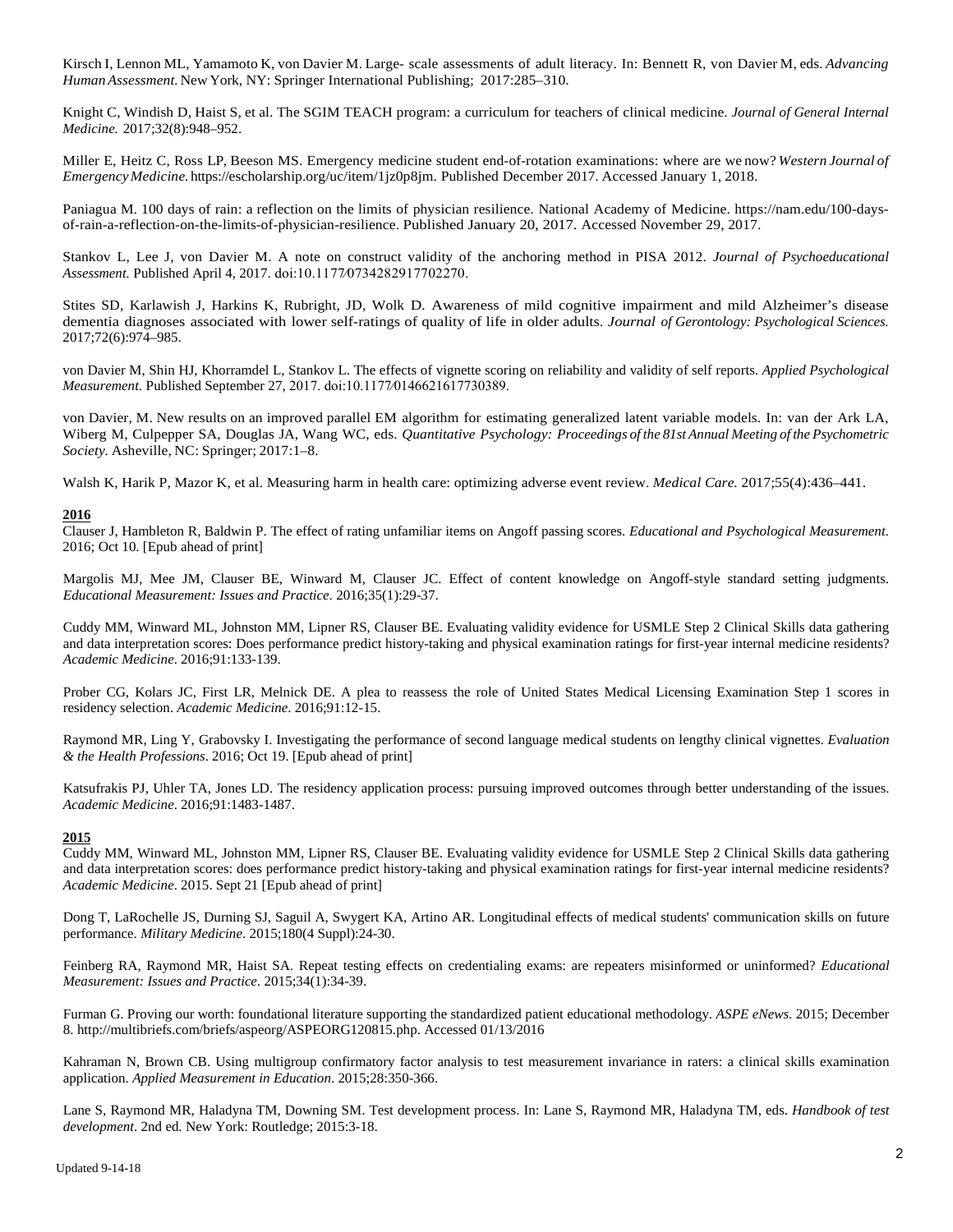Ouyang W, Cuddy MM, Swanson DB. US medical student performance on the NBME Subject Examination in Internal Medicine: do clerkship sequence and clerkship length matter? *Journal of General Internal Medicine*. 2015;30:1307-1312.

Peitzman SJ, Cuddy MM. Performance in physical examination on the USMLE Step 2 Clinical Skills examination. *Academic Medicine*. 2015;90:209-213.

Prober CG, Kolars JC, First LR, Melnick DE. A plea to reassess the role of United States Medical Licensing Examination Step 1 scores in residency selection. *Academic Medicine*. 2015. Aug 3. [Epub ahead of print]

#### **2014**

Clauser JC, Clauser BE, Hambleton RK. Increasing the validity of Angoff standards through analysis of judge-level internal consistency. *Applied Measurement in Education*. 2014;27:19-30.

Clauser JC, Margolis MJ, Clauser BE. An examination of the replicability of Angoff Standard setting results Within a generalizability theory framework. *Journal of Educational Measurement*. 2014;51:127-140.

Dillon GF, Johnson DA. Implementing strategic changes to the USMLE. *Journal of Medical Regulation*. 2014;100(3):19-23.

Dong T, Swygert KA, Durning SJ, Saguil A, Gilliland WR, Cruess DF, DeZee KJ, LaRochelle J, Artino AR. Validity evidence for medical school OSCEs: associations with USMLE step assessments. *Teaching and Learning in Medicine*. 2014;26:379-386.

Dong T, Swygert KA, Durning SJ, Saguil A, Zahn CM, Dezee KJ, Gilliland WR, Cruess DF, Balog EK, Servey JT, Welling DR, Ritter M, Goldenberg MN, Ramsay LB, Artino AR. Is poor performance on NBME clinical subject examinations associated with a failing score on the USMLE Step 3 Examination? *Academic Medicine*. 2014;89:762-766.

Grabovsky I, Hess BJ, Haist SA, Lipner RS, Hawley JL, Woodward S, Engleberg NC. The relationship between performance on the infectious diseases in-training and certification examinations. *Clinical Infectious Diseases*. 2014; 2014 Nov 18. [Epub ahead of print]

Haist SA, Katsufrakis PJ, Dillon GF. Basic science content in the USMLE Step 1--reply. *JAMA*. 2014;311:1359-1360.

Holtzman KZ, Swanson DB, Ouyang W, Dillon GF, Boulet JR. International variation in performance by clinical discipline and task on the United States Medical Licensing Examination Step 2 Clinical Knowledge component. *Academic Medicine*. 2014;89:1558-1562.

Morrison CA, Ross LP, Sample L, Butler A. Relationship between performance on the NBME Comprehensive Clinical Science Self-Assessment and USMLE Step 2 Clinical Knowledge for USMGs and IMGs. *Teaching and Learning in Medicine.* 2014;26:373-378.

Norcini JJ, Boulet JR, Opalek A, Dauphinee WD. The Relationship Between Licensing Examination Performance and the Outcomes of Care by International Medical School Graduates. *Academic Medicine*. 2014;89(8):1157-1162.

Peitzman SJ, Cuddy MM. Performance in physical examination on the USMLE Step 2 Clinical Skills Examination. *Academic Medicine*. 2014;Nov 18. [Epub ahead of print].

Raymond MR, Mee J, Haist SA, Young A, Dillon GF, Katsufrakis PJ, McEllhenney SM, Johnson DA. Expectations for physician licensure: a national survey of practice. *Journal of Medical Regulation*. 2014;100(1):15-23.

Stoffel H, Raymond MR, Bucak SD, Haist SA. Editorial changes and item performance: implications for calibration and pretesting. *Practical Assessment, Research & Evaluation*. 2014;19(14):available online:<http://pareonline.net/genpare.asp?wh=4&abt=stoffel>

Wainer H. The route to USMLE; the shibboleth of modern medical licensure. *Journal of Medical Regulation*. 2014;100(4):21-28.

#### **2013**

Brown CB, Kahraman N. Exploring psychometric models to enhance standardized patient quality assurance: evaluating standardized patient performance over time. *Academic Medicine.* 2013;88:866-871.

Chavez AK, Swygert KA, Peitzman SJ, Raymond MR. Within-session score gains for repeat examinees on a standardized patient examination. Academic Medicine. 2013;88:688-692.

Clauser BE, Mee J, Margolis MJ. The effect of data format on integration of performance data into Angoff judgments. *International Journal of Testing*. 2013;13:65-85.

Cuddy MM, Swanson DB, Drake RL, Pawlina W. Changes in anatomy instruction and USMLE performance: empirical evidence on the absence of a relationship. *Anatomical Sciences Education*. 2013;6:3-10.

Dillon GD, Swanson DB, McClintock JC, Gravlee GP. The Relationship Between the American Board of Anesthesiology Part 1 Certification Examination and the United States Medical Licensing Examination. *Journal of Graduate Medical Education*. 2013;6:276-283.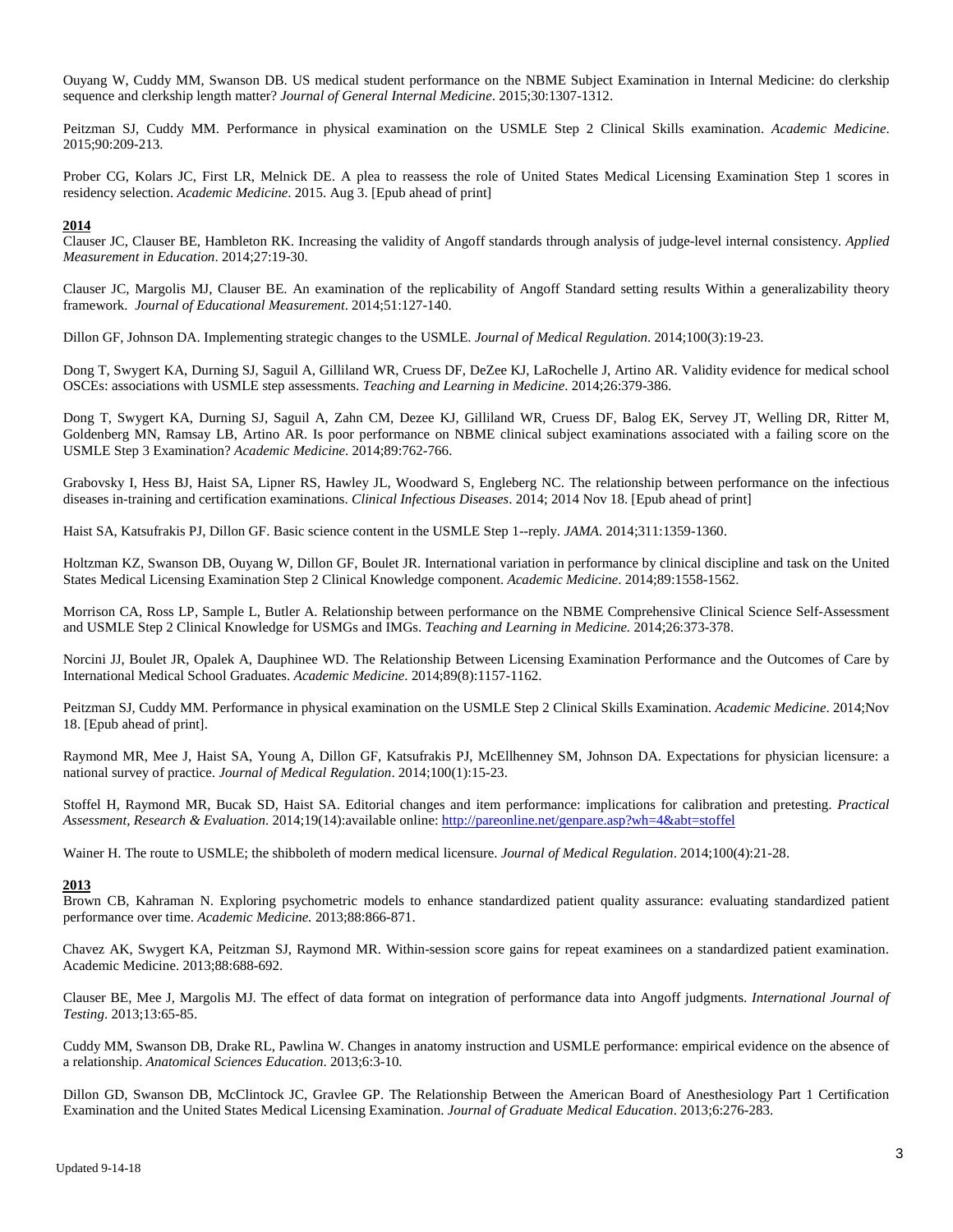Haist SA, Katsufrakis PJ, Dillon GF. The evolution of the United States Medical Licensing Examination (USMLE): enhancing assessment of practice-related competencies. *JAMA*. 2013;310:2245-2246.

Hoppe RB, King AM, Mazor KM, Furman GE, Wick-Garcia P, Corcoran–Ponisciak H, Katsufrakis PJ. Enhancement of the assessment of physician–patient communication skills in the United States Medical Licensing Examination. *Academic Medicine*. 2013;88:1670-1675.

Kahraman N, Cuddy MM, Clauser BE. Modeling Pacing Behavior and Test Speededness Using Latent Growth Curve Models. *Applied Psychological Measurement*. 2013;37:343-360.

King AM, Hoppe RB. "Best practice" for patient-centered communication: a narrative review. *Journal of Graduate Medical Education*. 2013;5:385-393.

Mee J, Clauser BE, Margolis MJ. The impact of process instructions on judges' use of examinee performance data in Angoff standard setting exercises. *Educational Measurement: Issues and Practice*. 2013;32(3):27-35.

Swygert KA, Haist SA. A response to "Bridging the gender gap in communication skills" by Wu and McLaughlin (2012). *Advances in Health Sciences Education: Theory and Practice.* 2013;18:133-134.

Winward ML, Lipner RS, Johnston MM, Cuddy MM, Clauser BE. The relationship between communication scores from the USMLE Step 2 Clinical Skills examination and communication ratings for first-year internal medicine residents. *Academic Medicine*. 2013;88: 693-698.

## **2012**

Feinberg RA, Swygert KA, Haist SA, Dillon GF, Murray CT. The impact of postgraduate training on USMLE Step 3 and its computer-based case simulation component. *Journal of General Internal Medicine.* 2012;27:65-70.

Kahraman N, De Champlain AF, Raymond MR. Modeling the psychometric properties of complex performance assessment tasks using confirmatory factor analysis: a multistage model for calibrating tasks. *Applied Measurement in Education.* 2012;25:79-95.

Raymond MR, Swygert KA, Kahraman N. Measurement precision for repeat examinees on a standardized patient examination. *Advances in Health Sciences Education: Theory and Practice*. 2012;17:325-337.

Raymond MR, Swygert KA, Kahraman N. Psychometric equivalences of ratings for repeat examinees on a performance assessment for physician licensure. *Journal of Educational Measurement.* 2012;49:339-361.

Swygert KA, Cuddy MM, van Zanten M, Haist SA, Jobe AC. Gender differences in examinee performance on the Step 2 Clinical Skills data gathering (DG) and patient note (PN) components. *Advances in Health Sciences Education Theory and Practice*. 2012; 17:557-571.

van Zanten M, McKinley DW, Durante Montiel I, Pijano CV. Medical education accreditation in Mexico and the Philippines: impact on student outcomes. *Medical Education*. 2012;46(6):568-592.

#### **2011**

Baldwin P, Baldwin SG, Haist SA. F-type testlets and the effects of feedback and case-specificity. *Academic Medicine.* 2011;86(10 Suppl):S55- S58.

Cuddy MM, Swygert KA, Swanson DB, Jobe AC. A multilevel analysis of examinee gender, standardized patient gender, and United State Medical Licensing Examination Step 2 Clinical Skills communication and interpersonal skills scores. *Academic Medicine.* -2011;8610 Suppl):S17- S20.

Dillon GF, Clauser BE, Melnick DE. The role of USMLE scores in selecting residents [letter]. *Academic Medicine.* 2011;86:793-794.

Katsufrakis PJ, Scoles PV, Melnick DE. Correcting a misperception [letter]. *Academic Medicine.* 2011;86:1333.

Raymond MR, Harik P, Clauser BE. The impact of statistically adjusting for rater effects on conditional standard errors of performance ratings. *Applied Psychological Measurement*. 2011;35:235-246.

Raymond MR, Kahraman N, Swygert KA, Balog KP. Evaluating construct equivalence and criterion-related validity for repeat examinees on a standardized patient examination. *Academic Medicine.* 2011;86:1253-1259.

Raymond MR, Mee JM, King AM, Haist SA, Winward ML. What new residents do during their initial months of training. *Academic Medicine.* 2011;86(10 Suppl):S59-S62.

#### **2010**

Furman GE, Smee S, Wilson C. Quality assurance best practices for simulation-based examinations. *Simulation in Healthcare: Journal of the Society for Simulation in Healthcare.* 2010;5:226-231.

Margolis MJ, Clauser BE, Winward M, Dillon GF. Validity evidence for USMLE examination cut scores: results of a large-scale survey. *Academic Medicine.* 2010;85(10 Suppl):S93-S97.